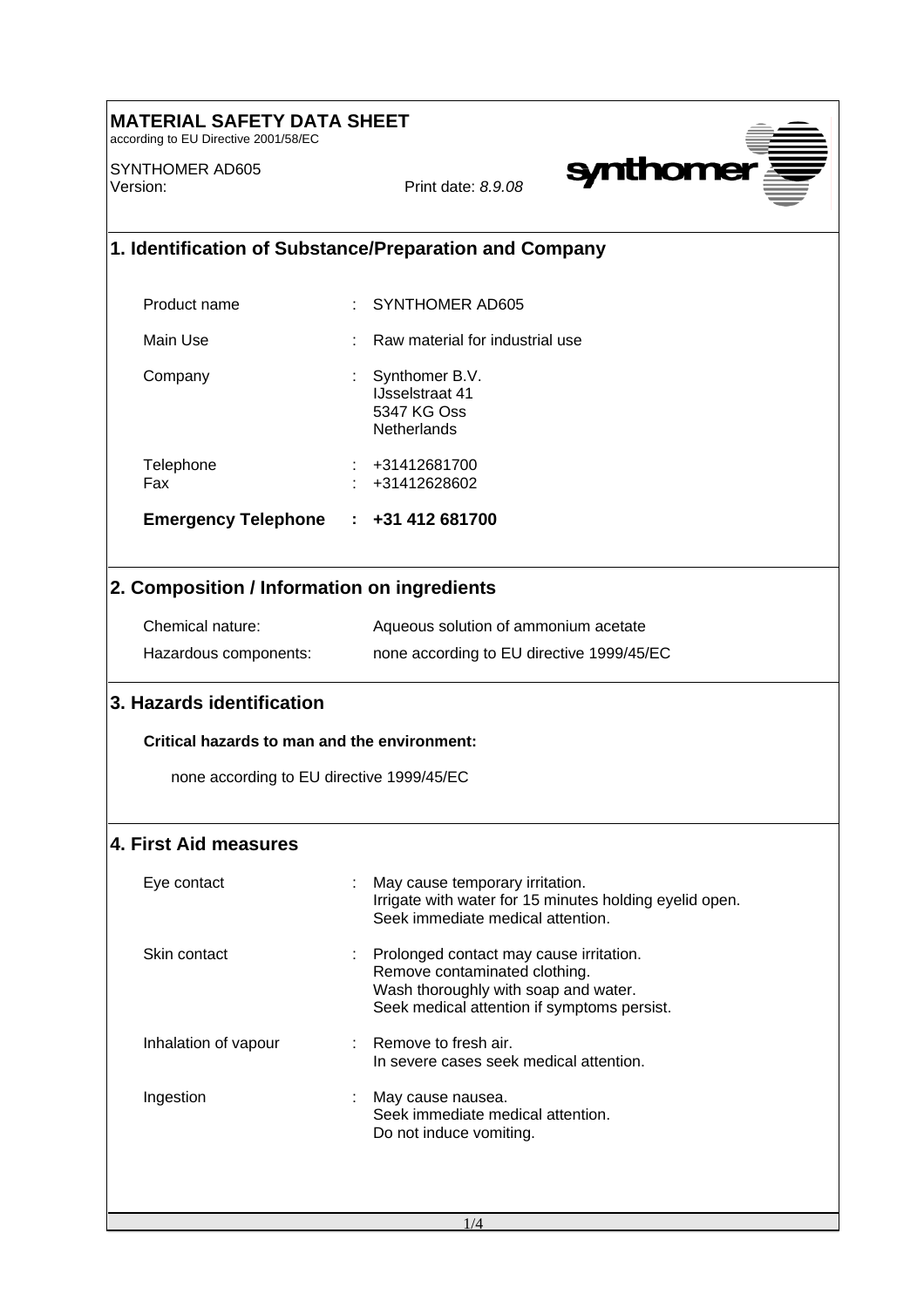| <b>MATERIAL SAFETY DATA SHEET</b><br>according to EU Directive 2001/58/EC |                                                                                                                                                                                                                                                                                    |  |
|---------------------------------------------------------------------------|------------------------------------------------------------------------------------------------------------------------------------------------------------------------------------------------------------------------------------------------------------------------------------|--|
| SYNTHOMER AD605<br>Version:                                               | <b>synthome</b><br>Print date: 8.9.08                                                                                                                                                                                                                                              |  |
| 5. Fire fighting measures                                                 |                                                                                                                                                                                                                                                                                    |  |
| Hazards during fire-fighting:                                             | The product is water based and is not combustible.                                                                                                                                                                                                                                 |  |
| 6. Accidental release measures                                            |                                                                                                                                                                                                                                                                                    |  |
| Personal protection                                                       | Refer to Section 8.                                                                                                                                                                                                                                                                |  |
| Environmental precautions                                                 | Prevent product entering soil, natural waters and drains.                                                                                                                                                                                                                          |  |
| Methods for cleaning and<br>taking up                                     | Large spillages should be contained and pumped into a<br>receiving vessel.<br>Small spillages should be absorbed on inert absorbent.<br>For disposal methods refer to Section 13.                                                                                                  |  |
| 7. Handling and storage                                                   |                                                                                                                                                                                                                                                                                    |  |
| Handling                                                                  | No special precautions necessary.<br>Observe good housekeeping practice.<br>Keep workplace well ventilated.                                                                                                                                                                        |  |
| Storage                                                                   | Store between +5°C and +35°C protected from frost and direct<br>sunlight.<br>Do not use storage vessels or pipework made of aluminium,<br>copper or their alloys.<br>Detailed advice on storage systems can be provided.<br>Bulk tanks should be regularly cleaned and sterilised. |  |
| 8. Exposure controls / personal protection                                |                                                                                                                                                                                                                                                                                    |  |
| General protective measures                                               | The product may contain low levels of volatile organic<br>compounds or ammonia which may evaporate during<br>application and drying.                                                                                                                                               |  |
| Advice on system design                                                   | Provide good general ventilation in the workplace. Where the<br>product is dried or sprayed, local extraction is recommended.                                                                                                                                                      |  |
| Personal protective equipment:                                            |                                                                                                                                                                                                                                                                                    |  |
| Respiratory protection                                                    | If spraying product without local exhaust ventilation, wear a<br>normal dust mask.                                                                                                                                                                                                 |  |
| Hand protection                                                           | Impermeable gloves recommended.                                                                                                                                                                                                                                                    |  |
| Eye protection                                                            | Eye protection recommended.                                                                                                                                                                                                                                                        |  |
|                                                                           | 2/4                                                                                                                                                                                                                                                                                |  |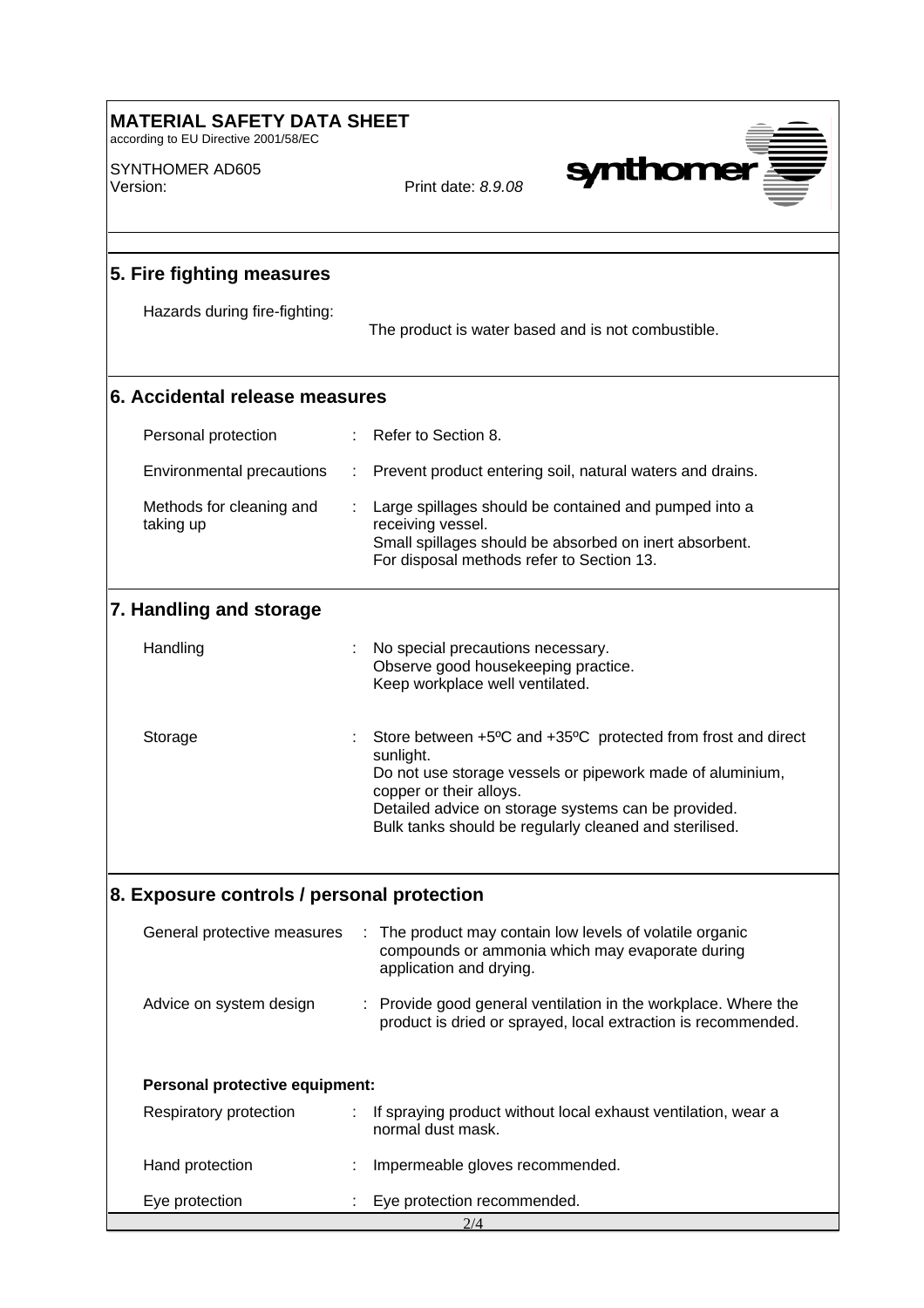| <b>MATERIAL SAFETY DATA SHEET</b><br>according to EU Directive 2001/58/EC                                                                                                                      |                                                                                                                                                                                                                                                                                          |  |
|------------------------------------------------------------------------------------------------------------------------------------------------------------------------------------------------|------------------------------------------------------------------------------------------------------------------------------------------------------------------------------------------------------------------------------------------------------------------------------------------|--|
| SYNTHOMER AD605<br>Version:                                                                                                                                                                    | synthomer<br>Print date: 8.9.08                                                                                                                                                                                                                                                          |  |
| Skin protection                                                                                                                                                                                | In case of severe splashing wear waterproof overalls and<br>boots. Wash with soap and water after handling.                                                                                                                                                                              |  |
| Hygiene measures                                                                                                                                                                               | : Do not eat, drink or smoke when handling product.                                                                                                                                                                                                                                      |  |
| 9. Physical and chemical properties                                                                                                                                                            |                                                                                                                                                                                                                                                                                          |  |
| Physical form<br>Colour<br>Odour<br>Boiling point<br>Flash point<br>Vapour pressure<br>Relative density<br>Solubility in water<br>pH<br>10. Stability and reactivity<br>Incompatible materials | liquid<br>colourless<br>faint ammonia<br>100 °C (water)<br>not applicable<br>23 hPa @ 20°C<br>$1.0 - 1.2$<br>soluble in all proportions<br>$9.5 - 10.5$<br>The product is stable under recommended storage conditions - see Section 7<br>None                                            |  |
| 11. Toxicological information                                                                                                                                                                  |                                                                                                                                                                                                                                                                                          |  |
| under industrial conditions.                                                                                                                                                                   | Long term experience of this product type indicates no danger to health when properly handled                                                                                                                                                                                            |  |
| 12. Ecological information                                                                                                                                                                     |                                                                                                                                                                                                                                                                                          |  |
| Degradation/elimination                                                                                                                                                                        | No data available.<br>÷                                                                                                                                                                                                                                                                  |  |
| Ecotoxic effects                                                                                                                                                                               | No long term effects expected.                                                                                                                                                                                                                                                           |  |
| 13. Disposal considerations                                                                                                                                                                    |                                                                                                                                                                                                                                                                                          |  |
| plant.                                                                                                                                                                                         | Waste product should not be discharged directly into drains or waterways without treatment.<br>Disposal of product and packaging should always comply with local and national regulations.<br>Waste water containing product should be treated in a coagulation and separation treatment |  |
| EU Waste code number:                                                                                                                                                                          | No Waste Code Number available.                                                                                                                                                                                                                                                          |  |
|                                                                                                                                                                                                | 3/4                                                                                                                                                                                                                                                                                      |  |